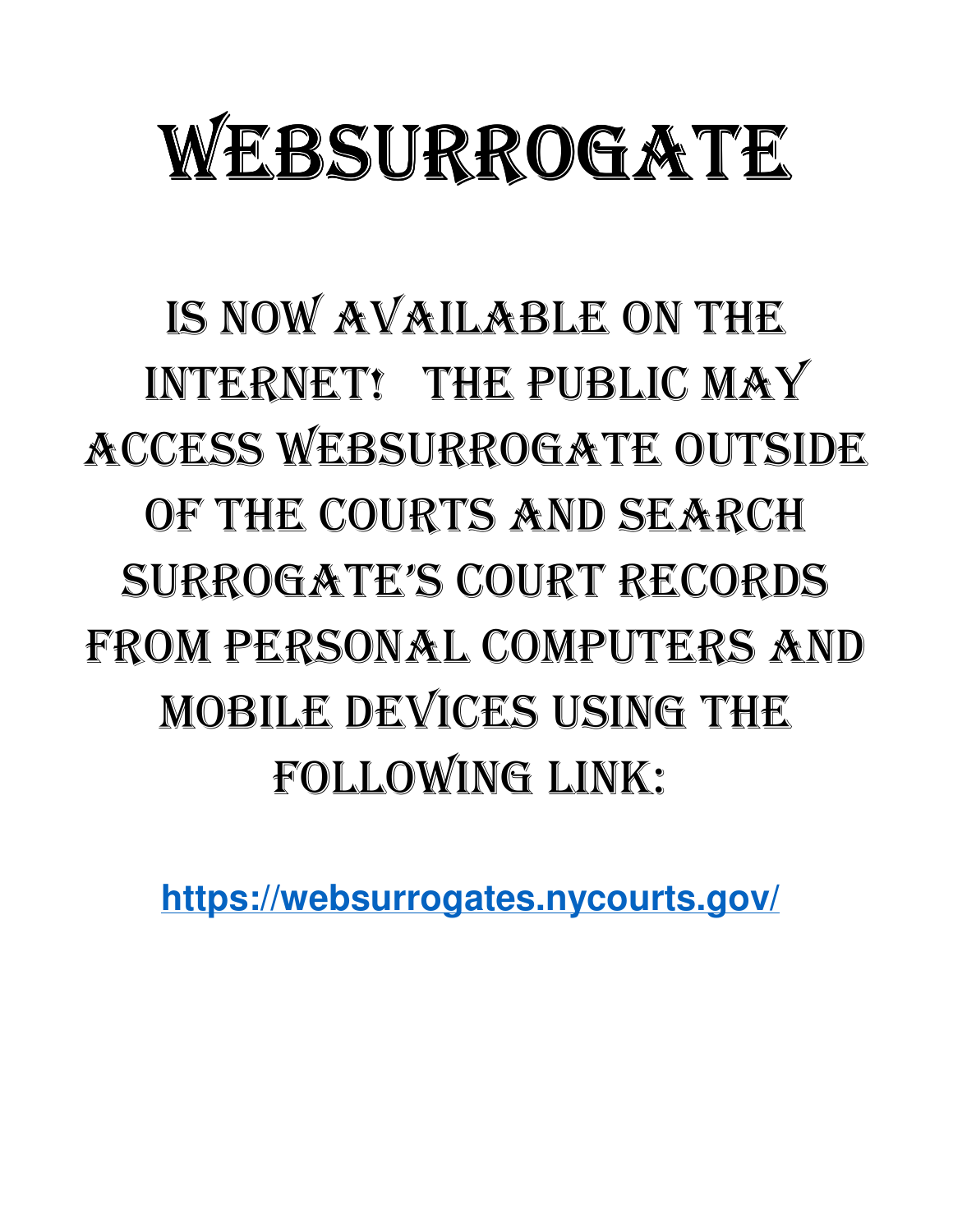# WebSurrogate December 2021 UPGRADE INFO

### Internet Release

WebSurrogate was updated to meet legal requirements for Internet Release.

Document View Restrictions (Internet) – Controls were added to further restrict view of documents when using WebSurrogate over the Internet.

- The Document Allow list will remain turned ON over the Internet for all Surrogate's Courts.
- No documents with a Filed Date prior to 02-19-2014 will have links for internet users to view contents.
	- o Includes file documents and old images
- Documents with a Filed Date on or after 02-19-2014 will continue to have the following view restrictions:
	- $\circ$  UCMS flags to Restrict documents will prevent view of image content (no links)
		- Impounded documents will not be listed in WebSurrogate
	- $\circ$  Documents that are not restricted or impounded in UCMS must be an exact match to a document name on the Document Allow List to have a link to view content.

WebSurrogate Welcome and Home pages were updated to display the following information for Internet users:

#### IMPORTANT NOTE

#### On February 19, 2014, the Uniform Rules for Surrogate's Courts were amended to include Section 207.64 to protect Confidential Personal Information (CPI) and restrict access to certain file records and documents.

WebSurrogate prevents access to files and documents that are restricted per 207.64, but does not redact documents. As of 2/19/2014, Parties are responsible for redacting CPI from documents filed with Surrogate's Courts.

WebSurrogate ONLY provides links to document images that were filed on or after 02/19/2014. Unrestricted documents filed at a Surrogate's Court prior to 02/19/2014 may be viewed using the public access computers inside that court.

For more information: PART 207. Uniform Rules For The Surrogate's Court | NYCOURTS.GOV

A WebSurrogate page was added with full Section 207.64 content.

References to this policy are included on applicable search and results pages.